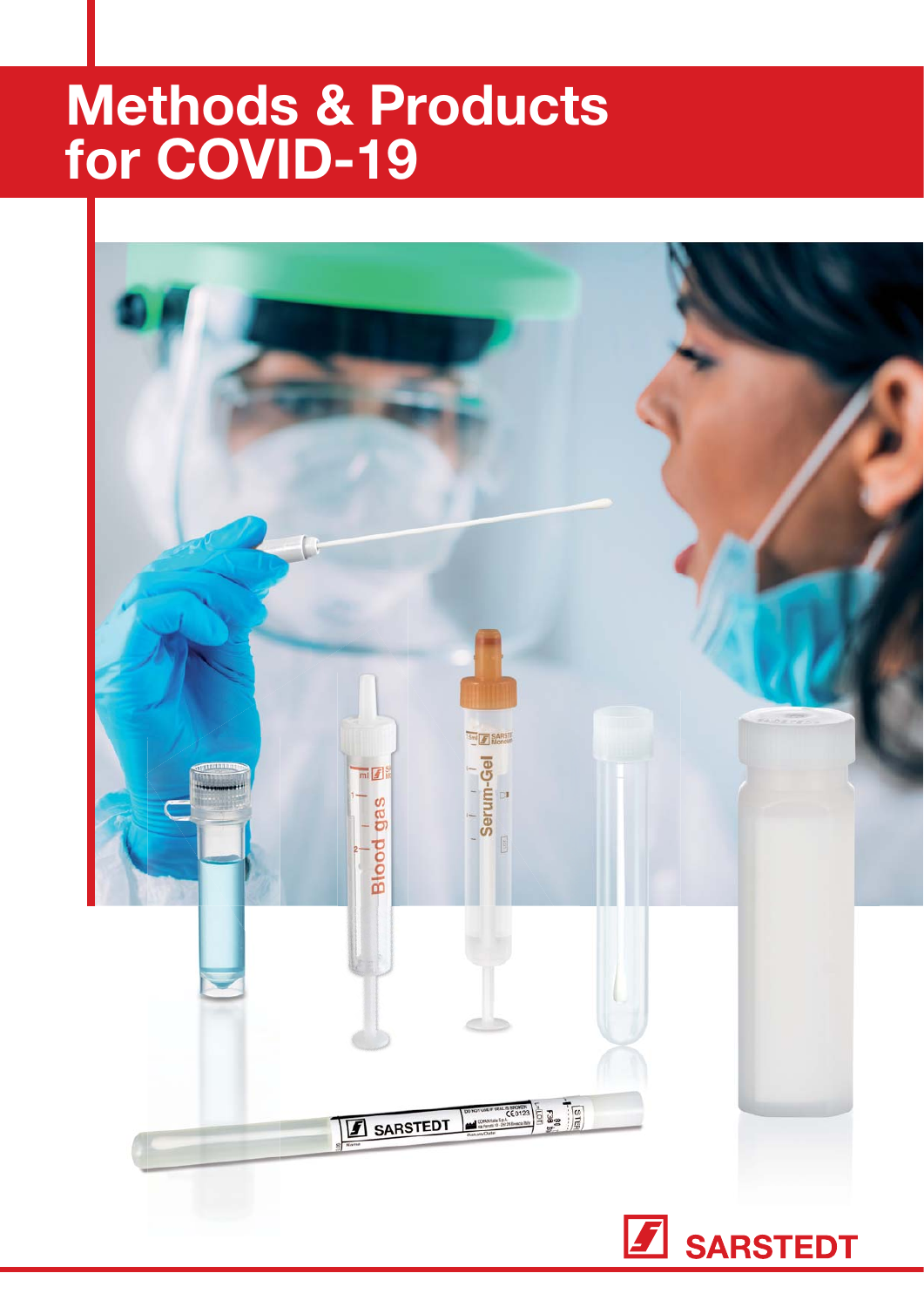The current outbreak of COVID-19 has been caused by the coronavirus SARS-CoV-2. A range of different methods is being used to detect acute infections or a cured disease. The presence of the virus, i.e. the pathogen, can either be confirmed directly using various molecular biological methods, e.g. PCR. Also, patients can be tested for an immune system response by indirect pathogen detection. This is done by detecting SARS-CoV-2 specific antibodies.

### Detection by various methods

In direct pathogen detection, the genetic information of the virus is identified using molecular biological tests. In most cases, a swab is used to collect samples from the nasopharynx. A positive test result indicates an acute infection. Due to the novelty of the virus, only individual

### Direct detection of a SARS-CoV-2 infection using molecular-biological methods (e.g. PCR)

### Indirect detection of a SARS-CoV-2 infection using serological antibody tests (ELISA)

The detection of antibodies (serology) can indicate if the disease has already progressed or the person tested has already recovered. The formation of antibodies varying with time plays a major role in this process. While antibodies of the acute phase (IgA & IgM) usually no longer





These different testing methods are applied in different stages of the disease. While direct pathogen detection is only possible in an early phase, antibodies are produced and traceable in the later course of the disease only (see diagram below). Pathogen detection provides information on whether the person tested is infected with the virus, and can infect other people. As the pandemic progresses, the detection of antibodies is also increasingly

important, for example, to determine the number of undetected cases of infections ranging from mild to asymptomatic. At this current stage, there are no reliable data on whether the detection of antibodies implies reliable immunity and how long this immunity would last. Nonetheless, antibody testing is expected to increase in the coming weeks.



protocols from reference laboratories were available at the beginning of the outbreak. As the pandemic progresses, more and more commercial tests are being offered to further reduce the waiting time for results.

show up in an individual's blood after recovering from the infection, immunoglobulin-G (IgG) antibodies of the late or post-illness phase can be detected far beyond the recovery phase. As a result, individuals can be released from quarantine quickly/quicker and safely/more safely.

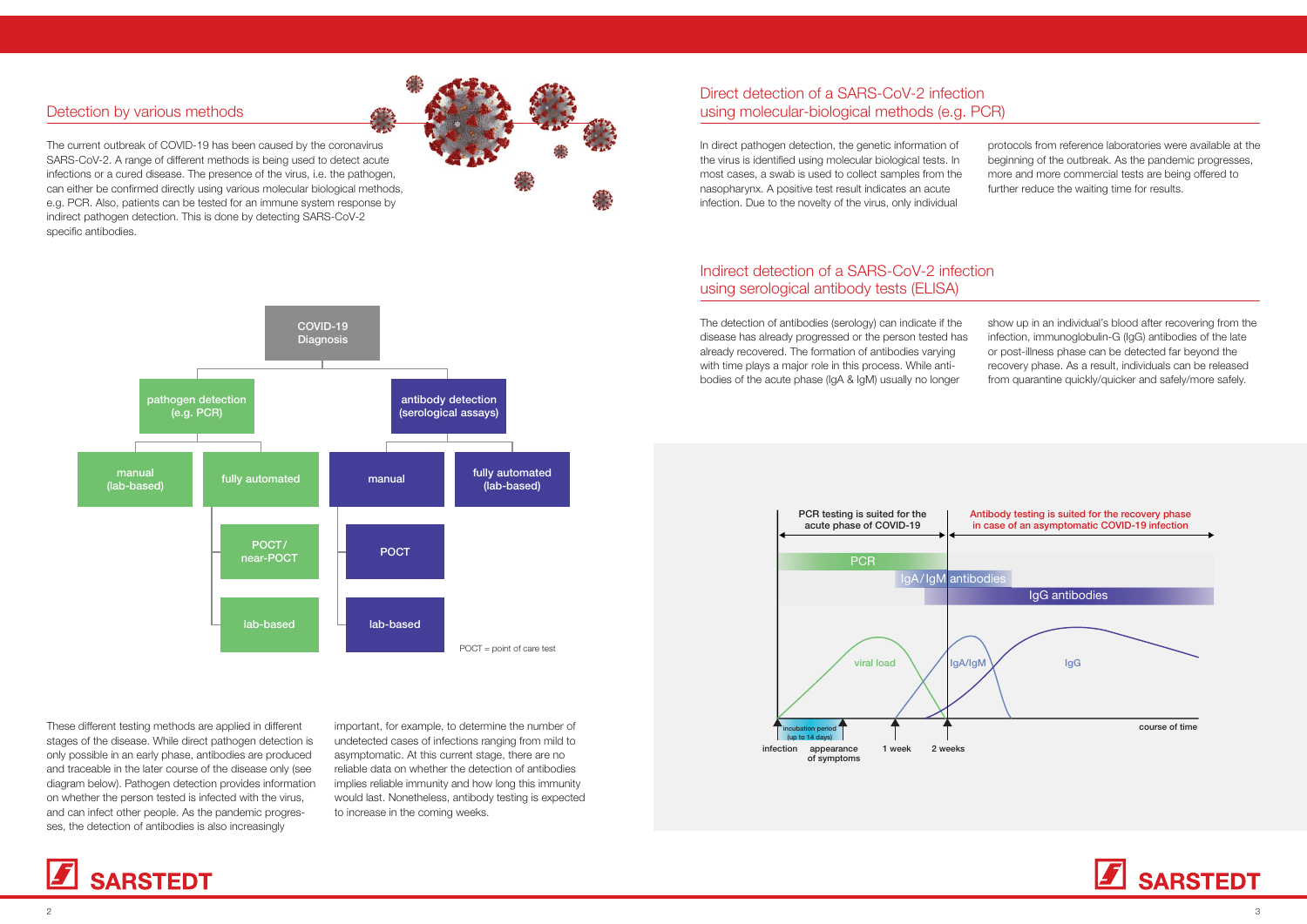### Direct pathogen detection using molecular-biological methods

For direct pathogen detection, the genetic information of the virus (in this case RNA) is identified. While nasopharyngeal or oropharyngeal swabs provide the typical test specimens, liquid samples (oropharyngeal irrigation, sputum, pulmonary irrigation) can be used as well. Urine and faeces samples can also be analysed. Specimens must be packaged and transported in accordance with the P650 Packaging Regulations. Specimens can be analysed either manually using a range of kits or in a fully automated process.



nasopharyngeal swab



QIAstat-Dx® Respiratory Panel from QIAGEN

For a manual analysis, the RNA is first isolated from the specimen and then examined using the PCR method. For both steps, kits from a range of manufacturers are available, for example, QIAGEN, Macherey-Nagel, Thermo Fisher, PerkinElmer and Siemens Healthineers. SARSTEDT products that might be of relevance in this context are primarily our screw cap micro tubes. The laboratories carrying out these analyses additionally require pipette tips with filter and a wide range of tubes and micro tubes.

#### Manual pathogen detection

#### Automated pathogen detection

Automated tests are available in a range of sizes. Bosch or QIAGEN, for example, provide cartridge-based tests which are mostly POCT or near-POCT, though with a limited sample throughput (one sample at a time) only. Automated laboratory tests, however, can analyse several samples at the same time enabling a high sample throughput and are available from Roche, Hologic and Becton Dickinson to name a few.

Due to the currently high dynamics in this market, the WHO website links to a constantly expanding list of available test kits.

www.who.int/emergencies/diseases/novel-coronavirus-2019/technical-guidance/laboratory-guidance



cobas® 8800 from Roche



Vivalytic from Bosch





## Direct pathogen detection  $-$  sample collection

|                                | Type of sample                                                                                                                                                                            |                                                                                      |                                               |  |
|--------------------------------|-------------------------------------------------------------------------------------------------------------------------------------------------------------------------------------------|--------------------------------------------------------------------------------------|-----------------------------------------------|--|
| <b>SARSTEDT</b><br>disposables | Swab                                                                                                                                                                                      | <b>Liquid samples</b><br>(oropharyngeal irrigation,<br>sputum, pulmonary irrigation) | Faeces, urine                                 |  |
| Sample tube                    | Dry swabs, primary tube<br>w/o preparation or with<br>saline solution                                                                                                                     | Disposable cup,<br>50 ml tubes                                                       | Faeces tubes, urine cups,<br>Urine-Monovette® |  |
| <b>Transport material</b>      | Direct analysis (POCT): no transport<br>Transport (laboratory test): secondary tubes, mailing bags, transport boxes<br>corresponding to sample material and type of transport (road, air) |                                                                                      |                                               |  |

#### Direct pathogen detection  $-$  analytics

SARSTEDT disposables

Tubes, screw cap micro tubes, micro tubes, PCR tubes, pipette tips with filter, transfer pipettes







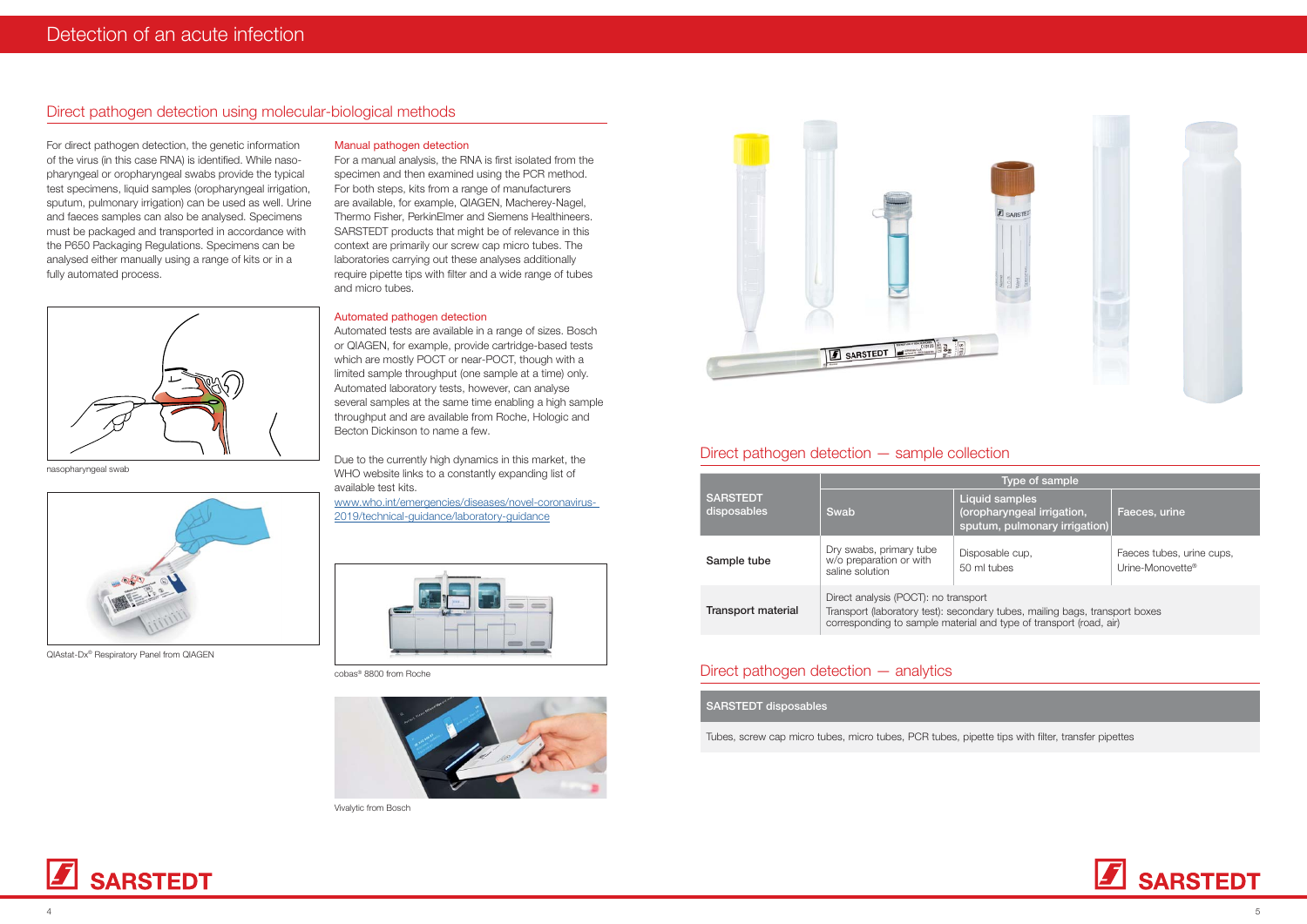# POCT antibody detection of SARS-CoV-2

Rapid tests from various manufacturers are available. Here, too, the WHO website links to a corresponding list: www.who.int/emergencies/diseases/novel-coronavirus-2019/technical-quidance/laboratory-quidance

For rapid testing, venous serum and/or plasma samples as well as capillary plasma and/or whole blood samples (Lithium-Heparin and EDTA) can be used. Such rapid tests render a qualitative result as early as 10 minutes.



An antibody POC test is a supplement to existing tests and reveals right on the spot and within a very short time whether or not a diseased person already developed detectable antibodies and is suffering from COVID-19, without the need for laboratory analysis and complex examinations. The test provides a further benefit with regard to quarantine requirements. Even though a patient has recovered from the coronavirus disease, virus fragments may still be detectable in the nasopharynx so that the standard PCR test is positive. This is where the rapid test turns out to be of significant advantage, because antibodies of the acute phase (IgM) are usually no longer present in the blood after the infection has been cured. Only IgG antibodies are present in the late or post-illness phase.

However, the clinical accuracy of rapid tests needs to be evaluated before they are released for COVID-19 mass screening. Most recent reports from European countries indicate that, in individual cases, COVID-19 rapid tests do not render good analytical performance. As with all other test methods, the selection and use of these POCT tests is subject to the decision of the responsible medical officer.

| Decentralised, manually with POCT/rapid tests<br>Sample processing: |                                                                                                                         |                                                                                                                                                                              |  |  |
|---------------------------------------------------------------------|-------------------------------------------------------------------------------------------------------------------------|------------------------------------------------------------------------------------------------------------------------------------------------------------------------------|--|--|
| <b>SARSTEDT</b><br>disposables                                      | Type of sample                                                                                                          |                                                                                                                                                                              |  |  |
|                                                                     | Venous<br>large volumes $> 5$ ml*                                                                                       | Capillary                                                                                                                                                                    |  |  |
| Sample tube/<br>preparation                                         | SERUM: S-Monovette® Serum/Serum-Gel<br>(PLASMA: S-Monovette® Lithium Heparin, EDTA                                      | Whole blood Heparin/EDTA:<br>Minivette <sup>®</sup> POCT Heparin/EDTA,<br>End-to-End capillary EDTA<br>$\rightarrow$ Refer to the test kit manufacturer's<br>package insert. |  |  |
| <b>Puncturing systems</b>                                           | S-Monovette <sup>®</sup> needles, (Safety)-Multifly <sup>®</sup> needles                                                | Safety-Lancet, incision lancet                                                                                                                                               |  |  |
| Venous constriction                                                 | Paper single-use tourniquet,<br>single patient use tourniquet                                                           |                                                                                                                                                                              |  |  |
| <b>Transport materials</b>                                          | Secondary tubes, mailing bags, transport boxes<br>depending on the sample material and type of<br>transport (road, air) | Direct analysis, no transport                                                                                                                                                |  |  |
| Freezing*                                                           | Seraplas filters, transfer pipettes, micro tubes                                                                        |                                                                                                                                                                              |  |  |

\* Residual material (serum, plasma) is frozen for subsequent analysis.







Schematic of serum, plasma and whole blood sampling in a clinical laboratory Schematic of peripheral whole blood sampling in a clinical laboratory Schematic of peripheral whole blood sampling

# Recommended conditions for sample transport for COVID-19 testing\*

| Sample material | Storage temperature<br>before transport | <b>Duration of</b><br>transport<br>(approx.) | Recommended temperature<br>during transport | Transport category                                 |
|-----------------|-----------------------------------------|----------------------------------------------|---------------------------------------------|----------------------------------------------------|
| Serum/Plasma    | $2 - 8$ °C                              | $\leq$ 5 days                                | $2-8$ °C                                    | "Biological substances,<br>Category B" - UN 3373 / |
| Whole blood     |                                         | $> 5$ days                                   | $-70$ °C (dry ice)                          | P650 Packaging<br><b>Instructions</b>              |

\* Guidance for laboratories shipping specimens to WHO reference laboratories that provide confirmatory testing for COVID-19 virus.





# POCT Antibody detection - Sampling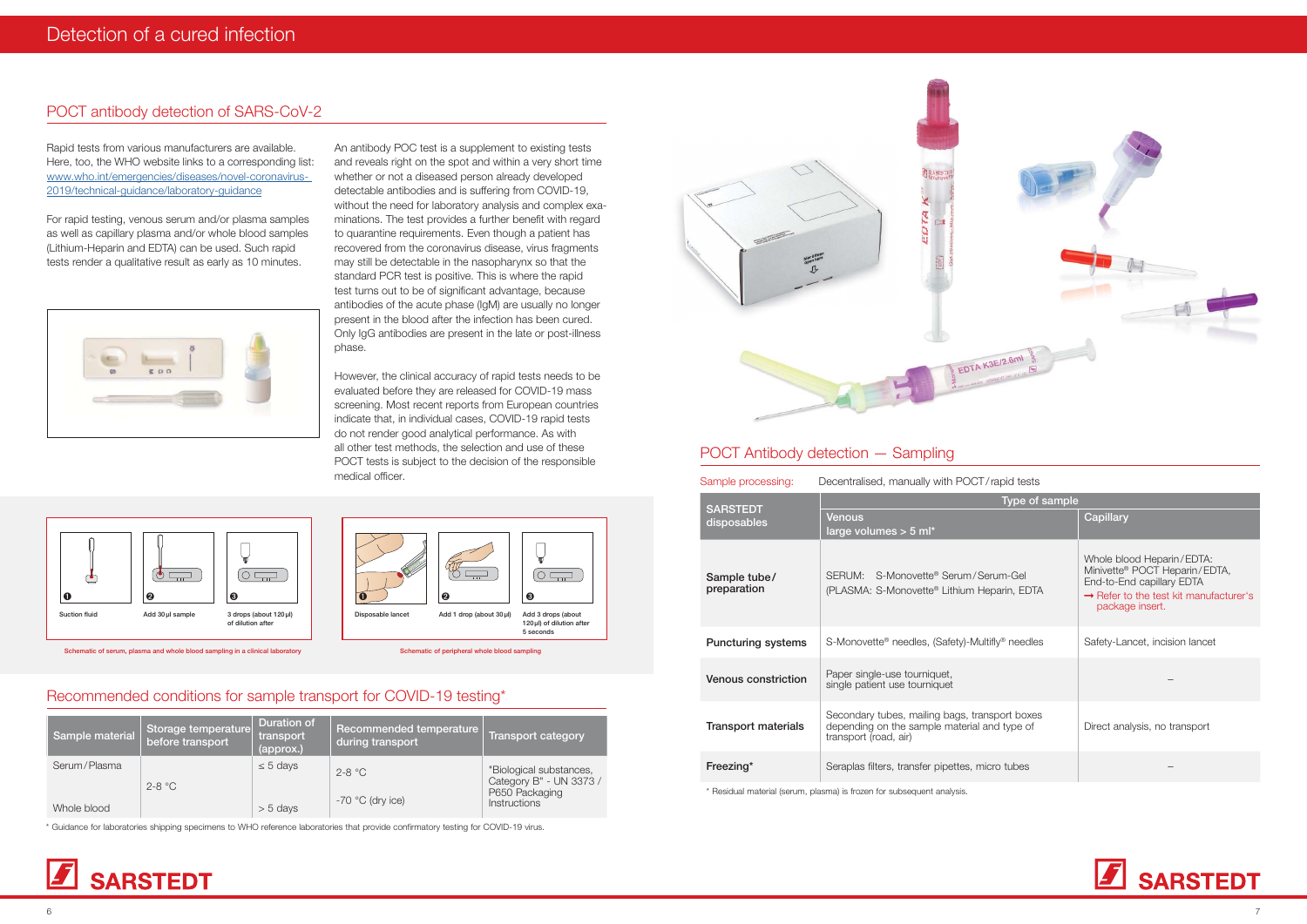# Automated detection of SARS-CoV-2 antibodies

For fully automated determination of SARS-CoV-2 antibodies, the Chinese manufacturer YHLO is one of the first providers apart from EUROIMMUN. Both suppliers offer reagent kits designed to fit their own system platform. While YHLO relies on Chemiluminescence Immunoassavs (CLIA), EUROIMMUN AG with headquarters in Lübeck/ Germany applies the enzyme-linked immunosorbent assay (ELISA) technology. For both assays, serum and plasma can be used as sample materials. The measurement results rendered are semiguantitative (EUROIMMUN) and quantitative (YHLO). Fully automated

determination of SARS-CoV-2 antibodies in large-scale testing will be primarily used to collect epidemiological data. In addition, screening of individuals after having been in contact with SARS-CoV-2 will also help to answer the question of possible immunity. All leading device/assay manufacturers such as, for example, Abbott, BeckmanCoulter, Diasorin, Ortho Clinical Diagnostics, Roche Dianostics, Siemens Healthineers, are working hard to develop, or have already launched, a serological assay for antibody detection.



FUROL abWorkstation FLISA

iFlash 1800 Chemiluminescence Immunoassay Analyzer



Both the enzyme-linked immunosorbent assay (ELISA) and the chemiluminescence immunoassay (CLIA) are immunoassays. Immunoassays are summarised as a series of methods whose common basic principle is the identification and, thus, the detection of an analyte when an antigen binds to an antibody.

#### Enzyme-linked immunosorbent assay (ELISA)

defines an antibody-based detection method (assay) based on an enzymatic colour reaction.

#### Chemiluminescence Immunoassay (CLIA)

defines an antibody-based detection method (assay) that combines the chemiluminescence technique with immunochemical reactions. Chemiluminescence (CL) describes the emission of electromagnetic radiation that "generates" light caused by a chemical reaction.



| Sample processing:             | Automated in central labs                                                 |  |  |  |
|--------------------------------|---------------------------------------------------------------------------|--|--|--|
| <b>SARSTEDT</b><br>disposables | Venous<br>large volumes $>$ 5 ml*                                         |  |  |  |
| Sample tube /<br>preparation   | SERUM: S-Monovette® Serum/Se<br>PLASMA: S-Monovette® Lithium He           |  |  |  |
| Secondary<br>accessories       | Transfer pipettes, pipette tips                                           |  |  |  |
| <b>Puncturing systems</b>      | S-Monovette <sup>®</sup> needles, (Safety)-Mul                            |  |  |  |
| Venous constriction            | Paper single-use tourniquet, single p                                     |  |  |  |
| <b>Transport materials</b>     | Secondary tubes, mailing bags, trar<br>on the sample material and type of |  |  |  |
| Freezing*                      | Seraplas filters, transfer pipettes, mi                                   |  |  |  |

### Antibody detection - Analytics

**SARSTEDT disposables** 

#### **ELISA** plates

\* Residual material (serum, plasma) is frozen for subsequent analysis. \*\* Please check your local market for suitable kit suppliers.



Type of sample

erum-Gel leparin, EDTA

**ultifly®** needles

patient use tourniquet

nsport boxes depending transport (road, air)

nicro tubes

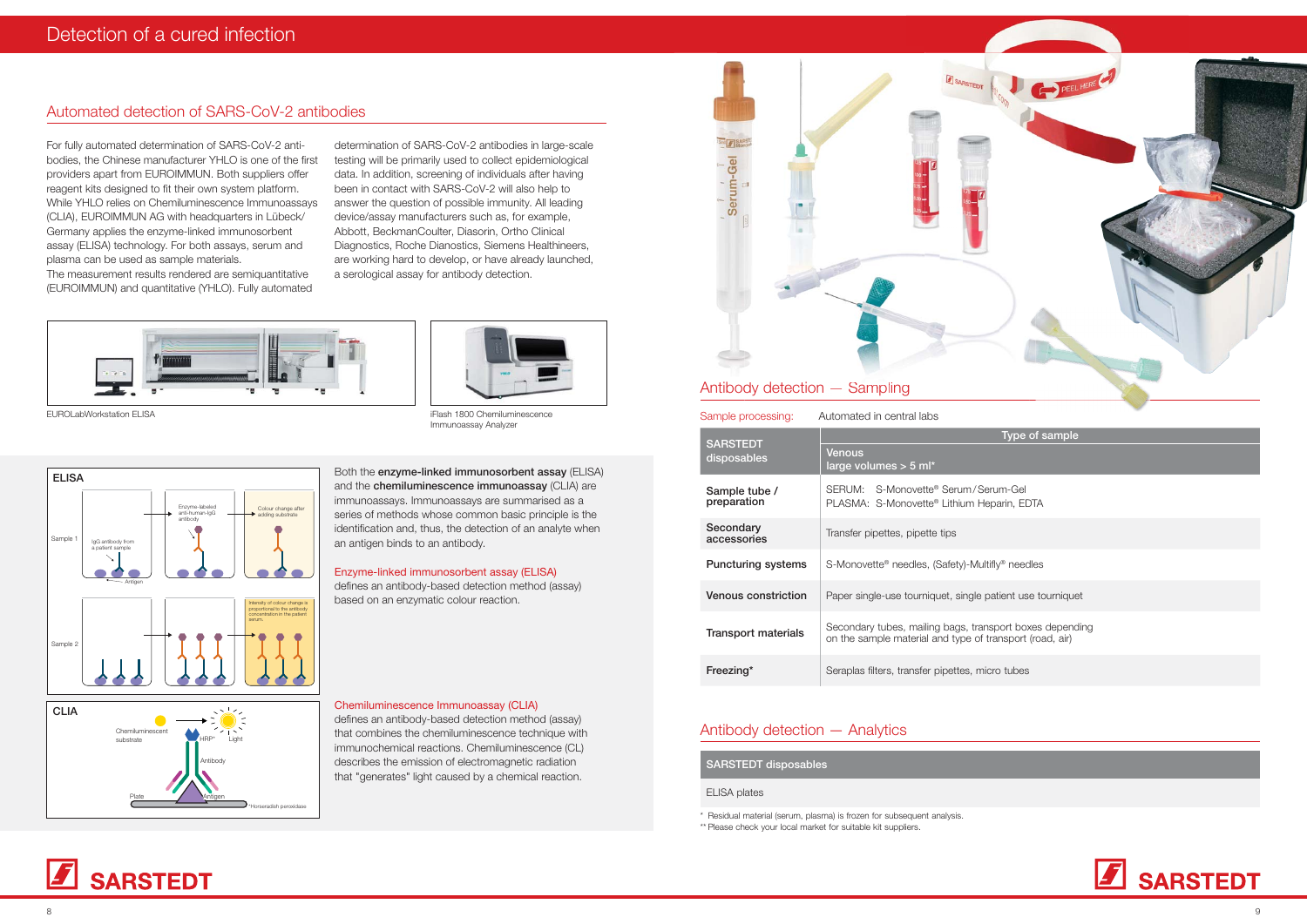The COVID-19 disease is an infection of the respiratory tract including fever and cough as the most common symptoms. In 81% of patients a mild course is observed while 14% suffer from a severe disease, and 5% are critically ill. The reason for intensive care treatment is usually dyspnea with an increased respiratory rate  $\approx$  30/min), the main cause being a lack of oxygen in the arterial blood (hypoxaemia). Often, inflammation of the pulmonary tissue is then already visible on imaging.

Possible courses are the development of an acute respiratory distress syndrome (ARDS) and, though more rarely to date, a bacterial coinfection with septic shock. Further complications described are arrhythmias, myocardial damage and the occurrence of acute renal failure. The time between the onset of symptoms and the requirement of intensive care treatment is approximately 10 days.

During continuous monitoring of these patients, the SARSTEDT product portfolio can be used in the following fields:

- 1. Blood Gas Monovette<sup>®</sup> to ensure adequate oxygen supply (oxygenation); and
- 2. Blood culture adapter when coinfections are suspected



ROCHE Diagnostics cobas b 221



SIEMENS Healthineers RapidLab 1200

# When COVID-19 patients need intensive care treatment

| <b>SARSTEDT</b><br>disposables   | Type of sample                                                                                                                                                                |                               |  |
|----------------------------------|-------------------------------------------------------------------------------------------------------------------------------------------------------------------------------|-------------------------------|--|
|                                  | <b>Venous</b><br>large volumes $>$ 5 ml*                                                                                                                                      | Capillary                     |  |
| Important<br>sample tubes        | <b>Blood Gas Monovettes</b>                                                                                                                                                   | Blood gas capillaries         |  |
| <b>Blood culture</b><br>sampling | Blood culture adapter                                                                                                                                                         |                               |  |
| Sample tube/<br>preparation      | SERUM: S-Monovette® Serum/Serum-Gel<br>PLASMA: S-Monovette® Lithium Heparin, EDTA                                                                                             |                               |  |
| <b>Puncturing systems</b>        | Connection to IV lines:<br>Multi-Adapter, Multi-Adapter-Luer-Lock<br>Direct puncturing:<br>S-Monovette <sup>®</sup> needles, (Safety)-Multifly® needles,<br>membrane adapters | Safety lancets                |  |
| Transport materials              | In-house transport: mailing bags, In-house transport cases                                                                                                                    | Direct analysis, no transport |  |
| Freezing*                        | Seraplas filters, transfer pipettes, micro tubes                                                                                                                              |                               |  |

\* Residual material (serum, plasma) is frozen for subsequent analysis.